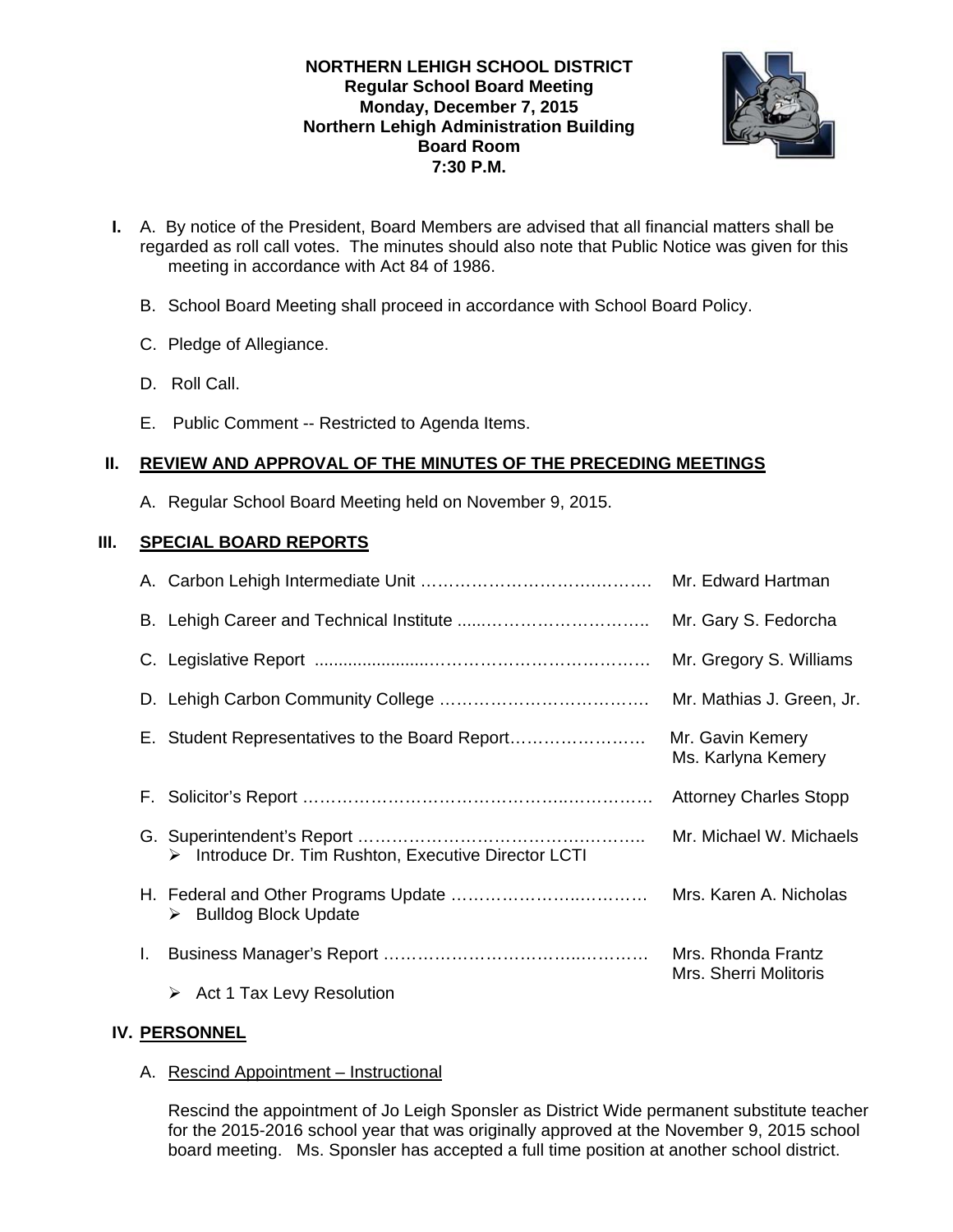### B. Appointment – Instructional

1. Approve the following individuals as District Wide permanent substitute teachers for the 2015-2016 school year. She will be paid a daily per diem rate of \$120 and will receive district health benefits according to the Affordable Care Act regulations with co-payment amounts equivalent to that of district personnel:

Jennifer Balliet

| 2. | Andrew Marth*                                         | <b>Temporary Vacancy Replacement</b>                 |  |  |
|----|-------------------------------------------------------|------------------------------------------------------|--|--|
|    | Assignment:                                           | Senior High School Physics/Chemistry Teacher         |  |  |
|    |                                                       | replacing an employee on family medical leave.       |  |  |
|    | Salary:                                               | Substitute Teacher Rate Days 1-30; Day 31 and beyond |  |  |
|    |                                                       | \$46,200 prorated (Step 1 Bachelors on the 2015-2016 |  |  |
|    |                                                       | <b>CBA Salary Schedule)</b>                          |  |  |
|    | Effective:                                            | On or about January 8, 2016                          |  |  |
|    | <b>Termination Date:</b>                              | On or about June 9, 2016                             |  |  |
|    | *Pending Verification of Missing Personnel File Items |                                                      |  |  |

#### C. Non-Instructional

 Tifani Weber\* Assignment: Lunch Room Monitor Peters Elementary School Salary: **\$10.40 Per Hour/ 2 Hours per day on an as needed basis**  Effective: December 3, 2015 **\* Pending Verification of Missing Personnel File Items \*60 Day probationary period ending January 31, 2016** 

### D. Rescind Co-Curricular Appointment 2015-2016

Rescind the appointment of Ray Lenhart in the amount of \$4,604.00 from his position as Middle School Boys' Basketball Coach for the 2015-2016 school year which was originally approved at the September 14, 2015 school board meeting.

E. Co-Curricular Appointment 2015-2016

 Michael Hammond MS Boys' Basketball Coach – Shared Stipend \$2,302.00 Joseph Krempasky\* MS Boys' Basketball Coach – Shared Stipend \$2,302.00 **\*Pending Verification of Missing Personnel File Items** 

F. Motion to renew the appointment of the following Co-Curricular positions for the 2016-2017 school year:

| <b>Head Football Coach</b>                     | \$7,299.00 |
|------------------------------------------------|------------|
| <b>Assistant Football Coach</b>                | \$4,744.00 |
| <b>Assistant Football Coach</b>                | \$4,744.00 |
| <b>Assistant Football Coach</b>                | \$4,744.00 |
| <b>Assistant Football Coach-Shared Stipend</b> | \$2,372.00 |
| Assistant Football Coach-Shared Stipend        | \$2,372.00 |
| <b>Head Field Hockey Coach</b>                 | \$5,276.00 |
| <b>Assistant Field Hockey Coach</b>            | \$2,931.00 |
| <b>MS Field Hockey Coach</b>                   | \$2,786.00 |
| <b>Head Cross Country Coach</b>                | \$4,373.00 |
| <b>Assistant Cross Country Coach</b>           | \$2,842.00 |
|                                                |            |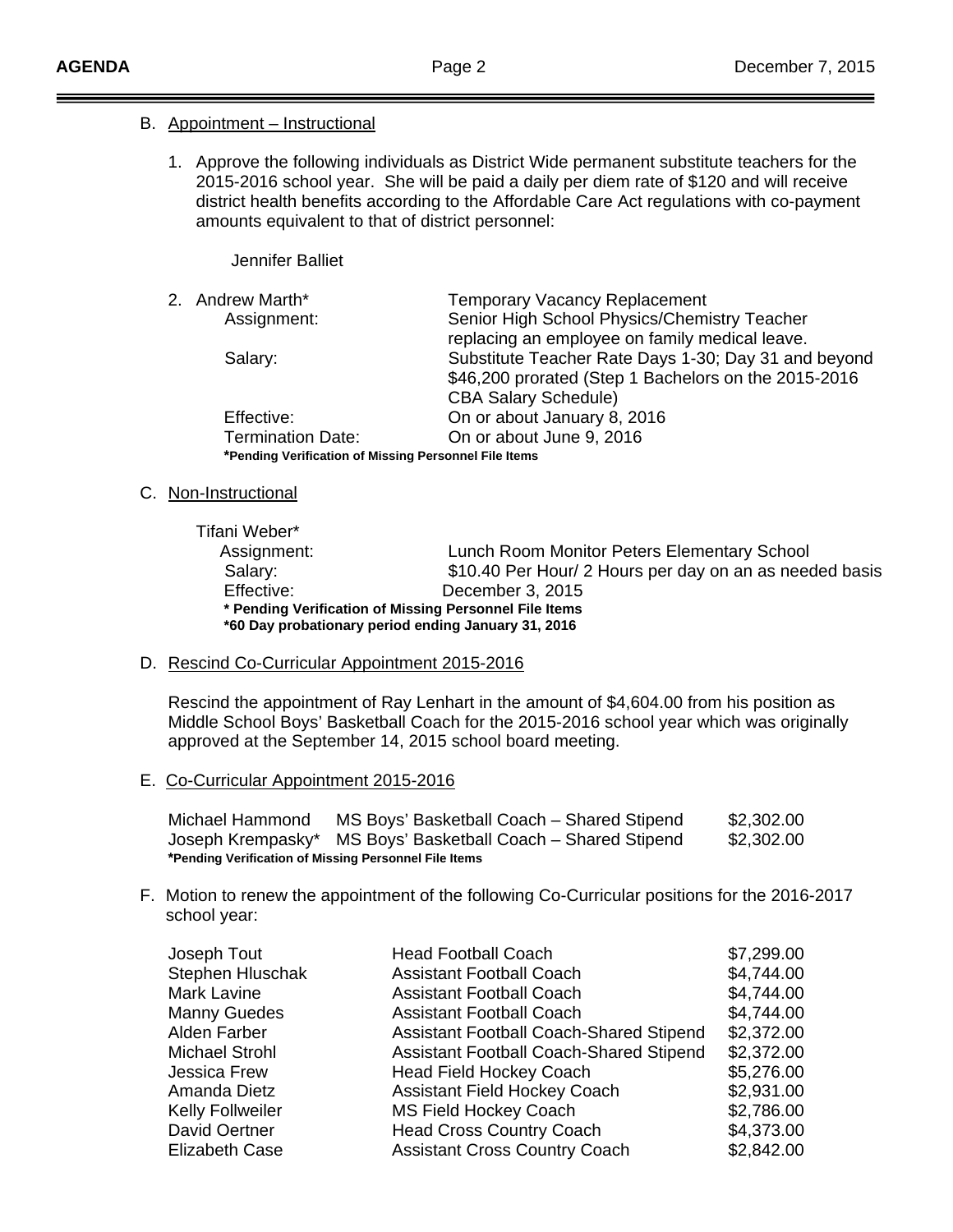Ī

| Jason Ruch          | Head Boys' Soccer Coach                   | \$5,276.00 |
|---------------------|-------------------------------------------|------------|
| Jeremy Battista     | Assistant Boys' Soccer Coach              | \$2,931.00 |
| Jason Reinhard      | <b>Head Girls' Soccer Coach</b>           | \$5,276.00 |
| Patricia Jones      | <b>Assistant Girls' Soccer Coach</b>      | \$2,931.00 |
| <b>Todd Herzog</b>  | Sr. High Fall Intramurals - Weightlifting | \$854.00   |
| <b>Robert Hicks</b> | Sr. High Fall Intramurals - Softball      | \$854.00   |

#### G. Game Workers 2015-2016

 Approve the following list of people as Game Workers for the 2015-2016 school year. Game Workers consist of ticket sellers and takers, game announcers, scoreboard operators, timers, field judges, scorekeepers. Rate of pay is consistent with the rates approved on the 2015- 2016 Supplementary Personnel Salary Schedule:

 Jacqueline Miller\*  **\*Pending Verification of Missing Personnel File Items**

H. Co-Curricular Volunteers 2015-2016 Kyle Baumann **Assistant Wrestling Coach** Justin Hampton\* Assistant Boys' Basketball Coach **\*Pending Verification of Missing Personnel File Items**

#### I. Co-Curricular Volunteers 2016-2017

| Sarah Arndt         | <b>Assistant Field Hockey Coach</b>  |
|---------------------|--------------------------------------|
| <b>Terry Bowman</b> | <b>Assistant Football Coach</b>      |
| Jaclyn Follweiler   | <b>Assistant Field Hockey Coach</b>  |
| Derek Long          | <b>Assistant Football Coach</b>      |
| Adam Merkle         | <b>Assistant Girls' Soccer Coach</b> |
| Amy Zeiser          | <b>Assistant Cross Country Coach</b> |

- J. Substitute
	- 1. Instructional

 Approve the following substitute teachers for the 2015-2016 school year at the 2015-2016 substitute teacher rates as approved at the October 12, 2015 board meeting:

 Lisa Cox – English, Special Education, Library & Art Ricky Guth – Citizenship Andrew Marth\* - Physics & Mathematcis Helene McGuire-Hein – School Nurse Tina Rothenberger\* – Elementary & Special Education  **\*Pending Verification of Missing Personnel File Items** 

2. Non-Instructional

 Approve the following individuals as substitute custodians for the 2015-2016 school year at the 2015-2016 substitute rate as approved on the Supplementary Personnel Salary Schedule:

 Susan Perl\*  **\*Pending Verification of Missing Personnel File Items**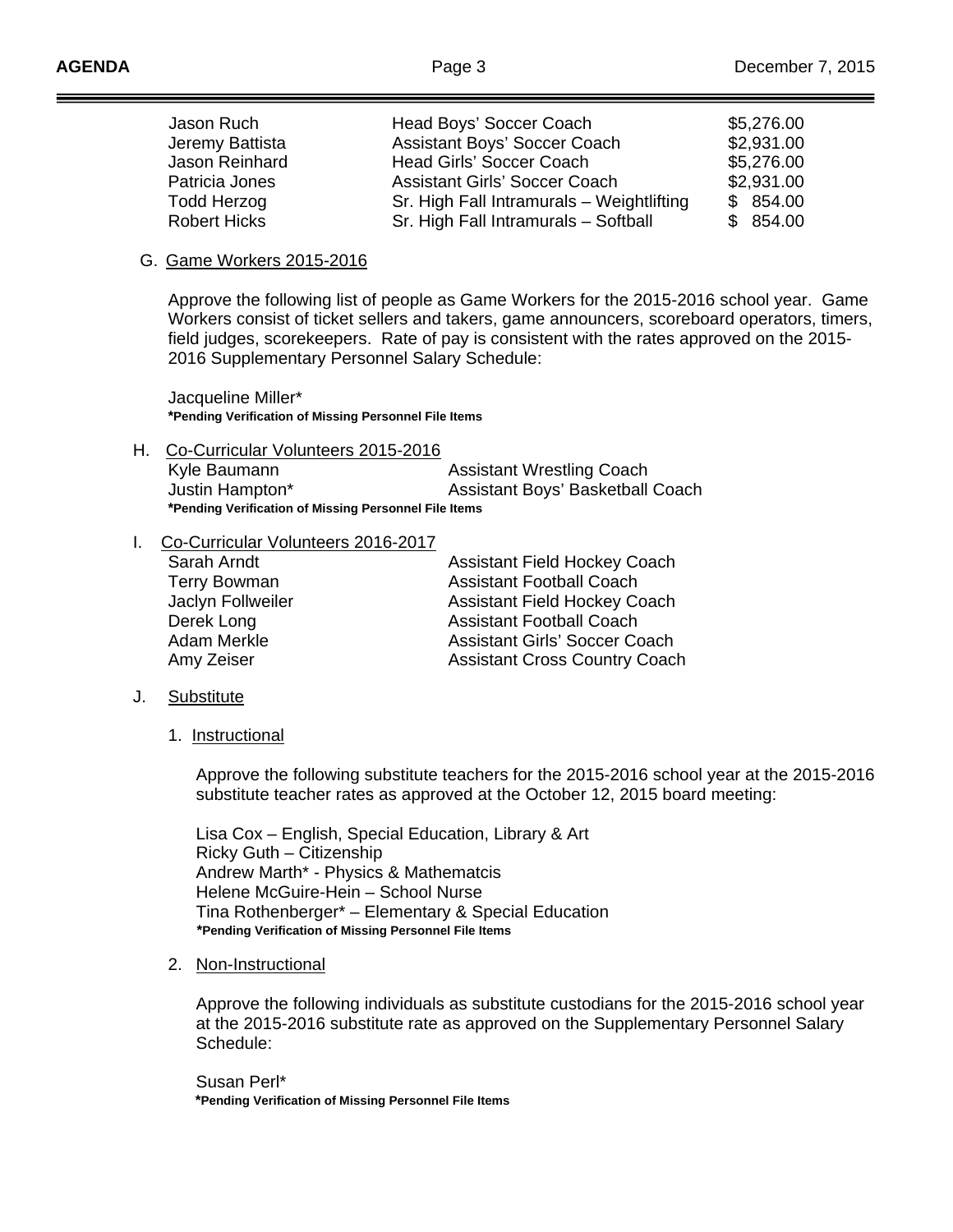#### K. Unpaid Volunteers

Approve the following unpaid volunteer aide in the Peters and Slatington Elementary Schools for the 2015-2016 school year:

Gina Serfass\* **\* Pending Verification of Missing Personnel File Items** 

## **V. CONFERENCES**

- A. Rhonda Frantz 61st Annual PASBO Conference March 8-11, 2016 Hershey Lodge and Convention Center – Hershey, PA – Registration: \$299.00, Lodging: \$317.00, Meals: \$50.00 – Total Approximate Cost: \$666.00 – Funding: Business Office Budget **(Attachment #1)**
- B. Sherri Molitoris  $61<sup>st</sup>$  Annual PASBO Conference March 8-11, 2016 Hershey Lodge and Convention Center – Hershey, PA – Registration: \$299.00, Travel: \$115.00, Meals: \$50.00 – Total Approximate Cost: \$464.00 – Funding: Business Office Budget. **(Attachment #2)**

## **VI. POLICY**

### A. Board Policy Second Reading

- **1.** Approve school board policy #304 Merged Employee Section Employment of District Staff, as presented after second reading. **(Attachment #3)**
- **2.** Approve school board policy #317 Merged Employee Section Disciplinary Procedures, as presented after second reading. **(Attachment #4)**
- **3.** Approve school board policy #324 Merged Employee Section Personnel Files, as presented after second reading. **(Attachment #5)**
- **4.** Approve school board policy #331 Merged Employee Section Job Related Expenses, as presented after second reading. **(Attachment #6)**
- **5.** Approve school board policy #332 Merged Employee Section Working Periods, as presented after second reading. **(Attachment #7)**
- **6.** Approve school board policy #333 Merged Employee Section Professional Development, as presented after second reading. **(Attachment #8)**
- **7.** Approve school board policy #336 Merged Employee Section Personal Necessity Leave, as presented after second reading. **(Attachment #9)**
- **8.** Approve school board policy #337 Merged Employee Section Vacation, as presented after second reading. **(Attachment #10)**
- **9.** Approve school board policy #338 Merged Employee Section Sabbatical Leave, as presented after second reading. **(Attachment #11)**
- **10.** Approve school board policy #341 Merged Employee Section Benefits for Part-Time Employees, as presented after second reading. **(Attachment #12)**
- **11.** Approve school board policy #346 Merged Employee Section Workers' Compensation, as presented after second reading. **(Attachment #13)**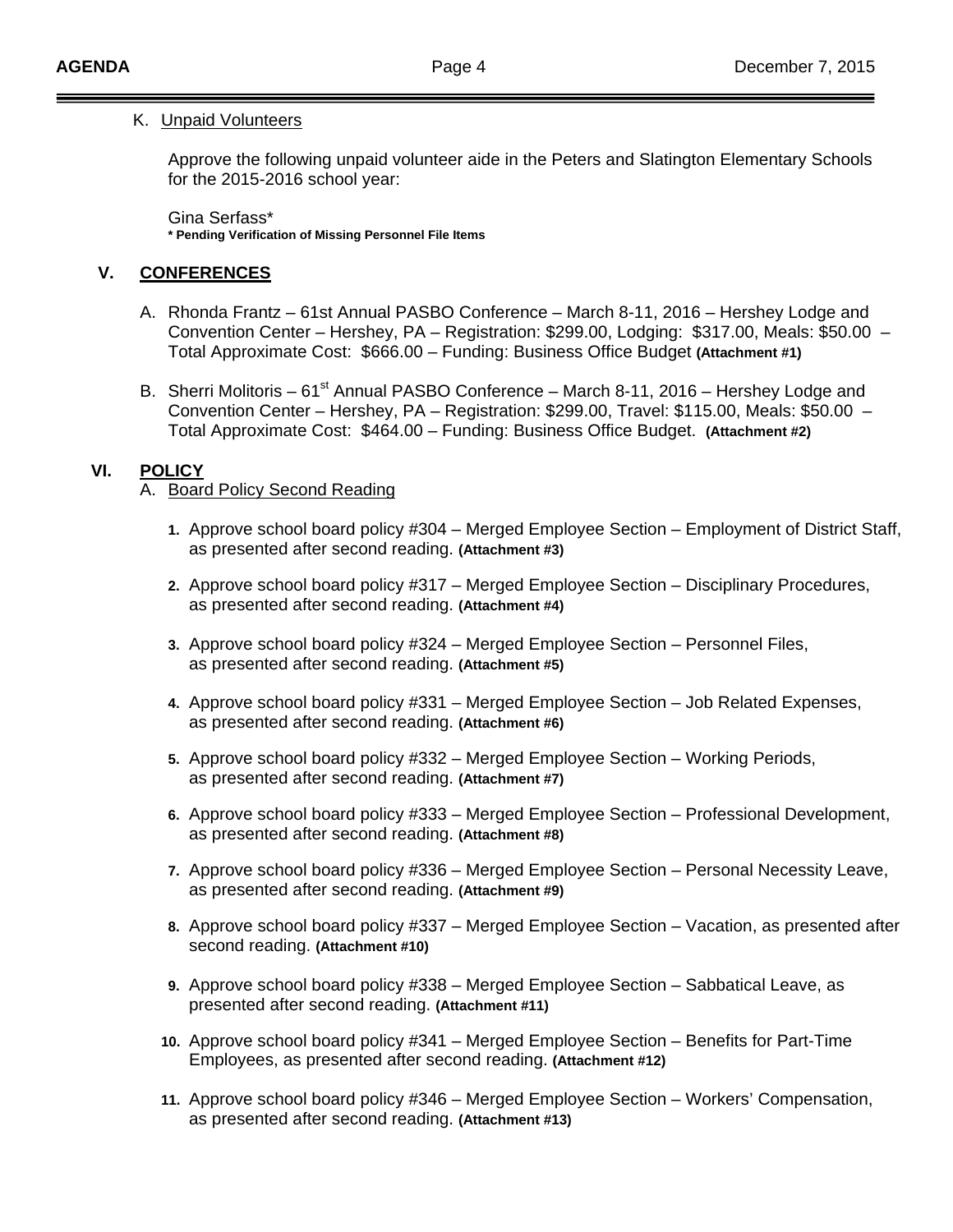## **VII. CURRICULUM AND INSTRUCTION**

## **VIII. OLD BUSINESS**

### **IX. NEW BUSINESS**

A. Approve the resolution from Lehigh Carbon Community College seeking an extension of the school district preapproval for the college to acquire real estate in accordance with Section 2.2 of the Rules, Regulations and Procedures for Lehigh Carbon Community College, as presented. **(Attachment #14)** 

## **X. FINANCIAL**

- A. Approve the Following Financial Reports:
	- 1. General Fund month of November, 2015
- B. Approve the Following List of Bills:
	- 1. General Fund months of November & December 2015
	- 2. Cafeteria Fund month of December, 2015
	- 3. Refreshment Stand month of November 2015
- C. Authorize administration to enter into an agreement with FieldTurf USA, Inc. for the stadium track resurfacing project at a cost of \$668,820.00. **(Attachment #15)**
- D. Authorize the purchases of the following equipment and software for the security camera software system at the high school. One Hewlett Packard MSA1040 Network storage chassis and 8 1 TB drives for the recording camera images from the new IP security camera system at a cost of \$13,967.00 per attached quote. AXIS Camera Station software and license packs to cover the total number of cameras installed as part of the entire project at a cost of \$5,662.00 per attached quote. Authorize the use of 2 days of professional services from integraONE at a cost of \$1,200.00 per day as needed during the install and configuration of the cameras system. The total cost at this time is \$22,029.00. **(Attachment #16)**
- E. Approve abatement/exoneration requests of per capita taxes, for the residents that fall within the guidelines, as presented. **(Attachment #17)**
- F. Approve to designate Fund Balance ending June 30, 2015 as follows:

| 1. Committed Fund Balance For:<br>a. Health Insurance Premiums<br>b. PSERS Increase<br><b>Total Committed:</b>                          | \$1,601,500.00<br>\$3,428,165.00<br>\$5,029,665.00                 |
|-----------------------------------------------------------------------------------------------------------------------------------------|--------------------------------------------------------------------|
| 2. Assigned Fund Balance:<br><b>Assigned Current Year Usage</b><br>Technology<br><b>Replacement Equipment</b><br>Long Range Maintenance | 993,299.00<br>\$<br>\$645,735.00<br>\$915,067.00<br>\$1,307,990.00 |
| <b>Total Assigned:</b>                                                                                                                  | \$3,862,091.00                                                     |
| 3. Unassigned Fund Balance                                                                                                              | \$2,105,030.23                                                     |
| 4. Nonspendable                                                                                                                         | \$<br>34,108.72                                                    |
| 5. Total Fund Balance                                                                                                                   | \$11,030,894.95                                                    |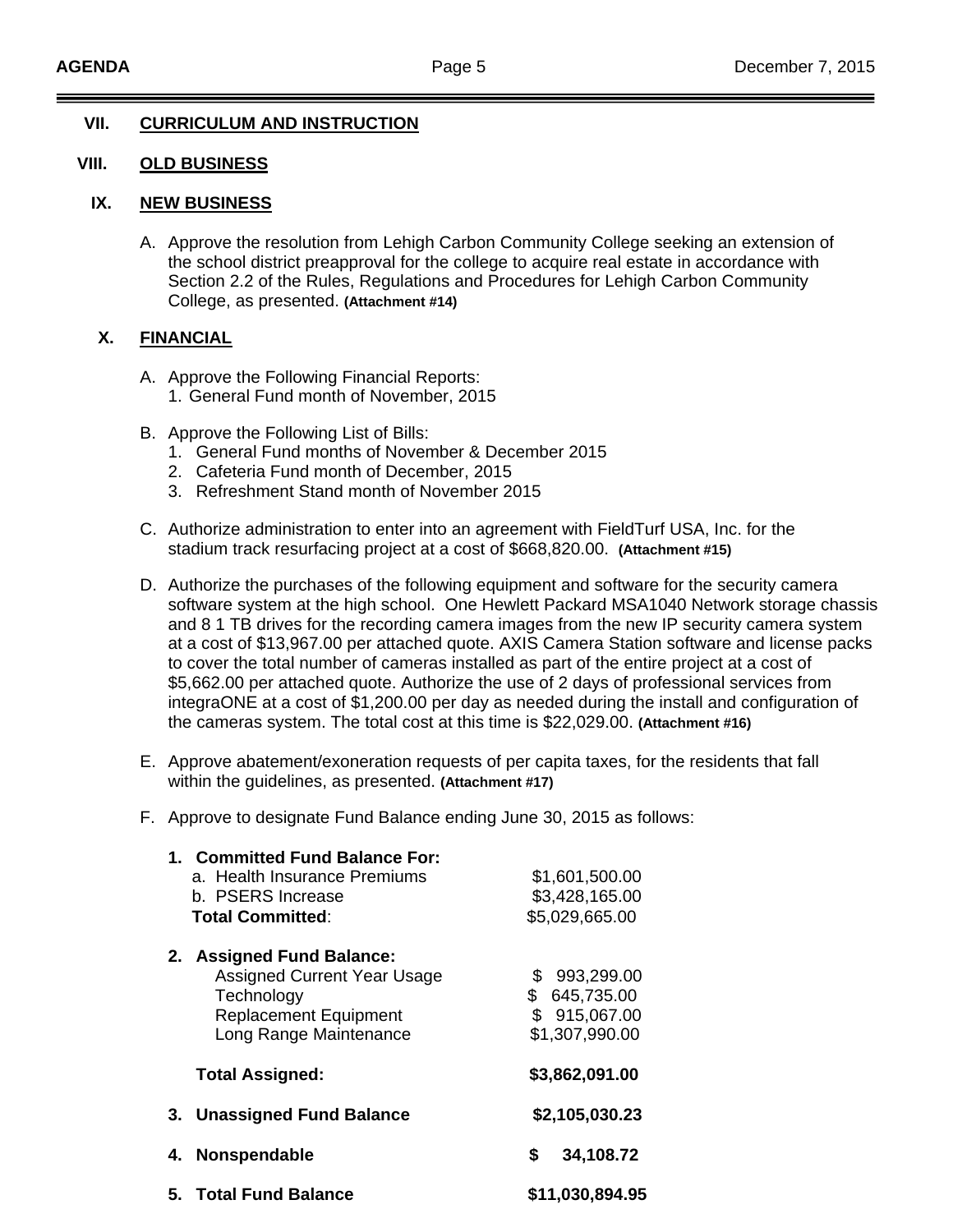## G. Act 1 Tax Levy Resolution

#### **NORTHERN LEHIGH SCHOOL DISTRICT BOARD OF DIRECTORS**

#### **RESOLUTION**

 **WHEREAS,** on June 27, 2006, the Pennsylvania legislature passed Act 1 of Special Session 2006, entitled the "Taxpayer Relief Act" (hereinafter "Act 1");

 **WHEREAS,** Act 1 requires school districts to limit tax increases to the level set by an inflation index unless the tax increase is approved by voters in a referendum or the school district obtains from the Department of Education or a court of common pleas certain referendum exceptions;

 **WHEREAS,** Act 1 does, however, allow a board of school directors to elect to adopt a resolution indicating that it will not raise the rate of any tax for the support of the public schools for the following fiscal year by more than its index, provided this resolution must be adopted no later than 110 days prior to the date of the election immediately preceding the upcoming fiscal year;

 **WHEREAS,** the Northern Lehigh School District index for the 2016-2017 fiscal year is 3.2%;

 **WHEREAS,** the Northern Lehigh School District Board of Directors has made the decision that it shall not raise the rate of any tax for the support of the Northern Lehigh School District for the 2016-2017 fiscal year by more than its index.

 **AND NOW,** on this 7th day of December, 2015, it is hereby **RESOLVED** by the Northern Lehigh School District (hereinafter "District") Board of Directors (hereinafter "Board") the following:

- 1. The Board certifies that it will not increase any school district tax for the 2016-2017 school year at a rate that exceeds the index as calculated by the Pennsylvania Department of Education.
- 2. The Board certifies that it will comply with the procedures set forth in Section 687, of the Pennsylvania Public School Code (hereinafter "School Code"), 24 P.S. §6-687, for the adoption of its proposed and final budget.
- 3. The Board certifies that increasing any tax at a rate less than or equal to the index will be sufficient to balance its final budget of the 2016-2017 fiscal year.
- 4. The Administration of the District will submit the District's information on a proposed increase in the rate of a tax levied for the support of the District to the Pennsylvania Department of Education on the uniform form prepared by the Pennsylvania Department of Education no later than five days after the Board's adoption of this Resolution.
- 5. The Administration of the District will send a copy of this Resolution to the Pennsylvania Department of Education no later than five days after the Board's adoption of this Resolution.
- 6. The Board understands and agrees that by passing this Resolution it is not eligible to seek referendum exceptions under Section 333(f) of Act 1 and is not eligible to